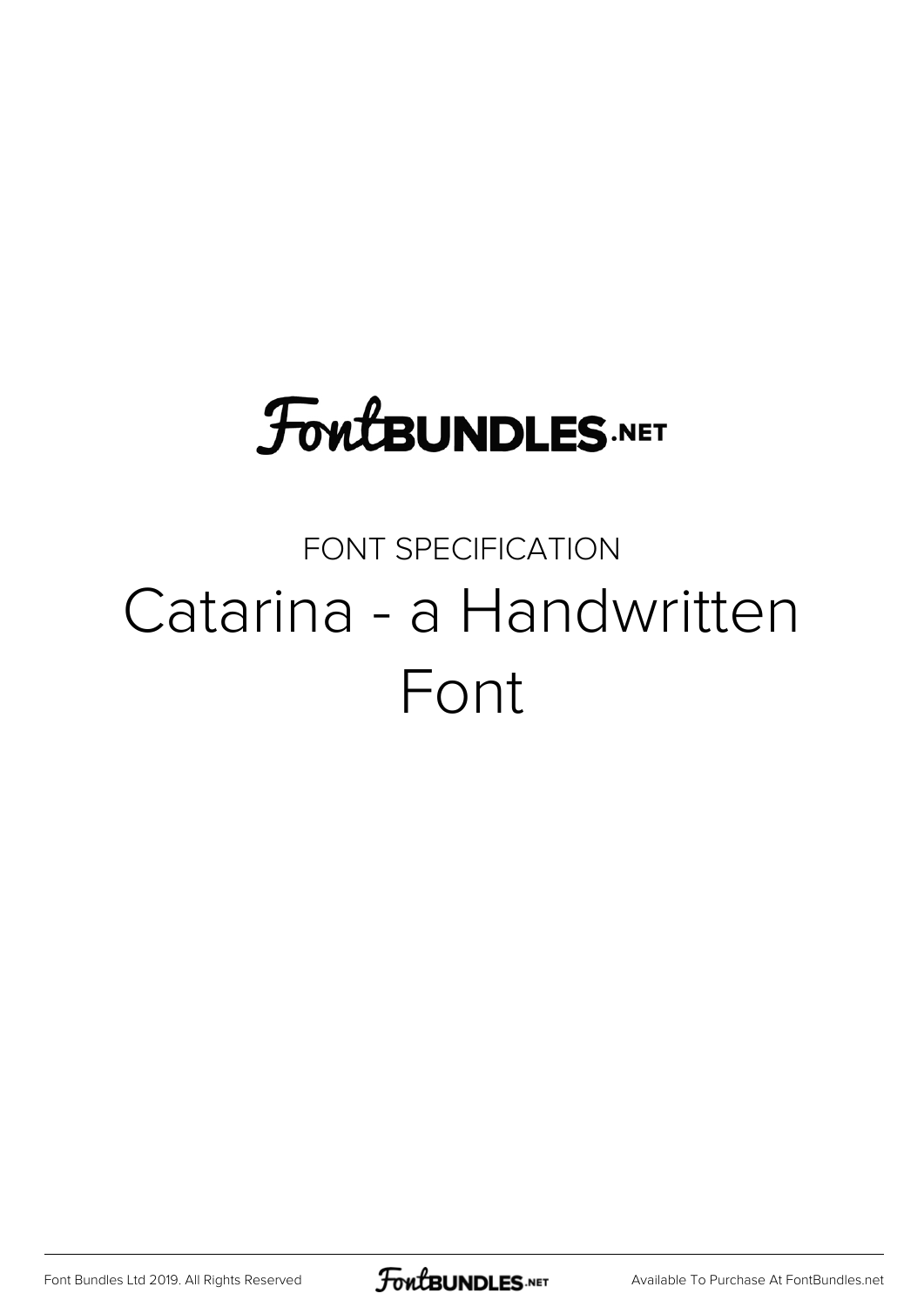#### Catarina - Regular

**Uppercase Characters** 

## ABCDE6GHIJKLMNOPQRST  $10V$ W X Y Z

Lowercase Characters

## aboderghijklmnopgvçtuvwxyr

**Numbers** 

### 0123456789

Punctuation and Symbols

All Other Glyphs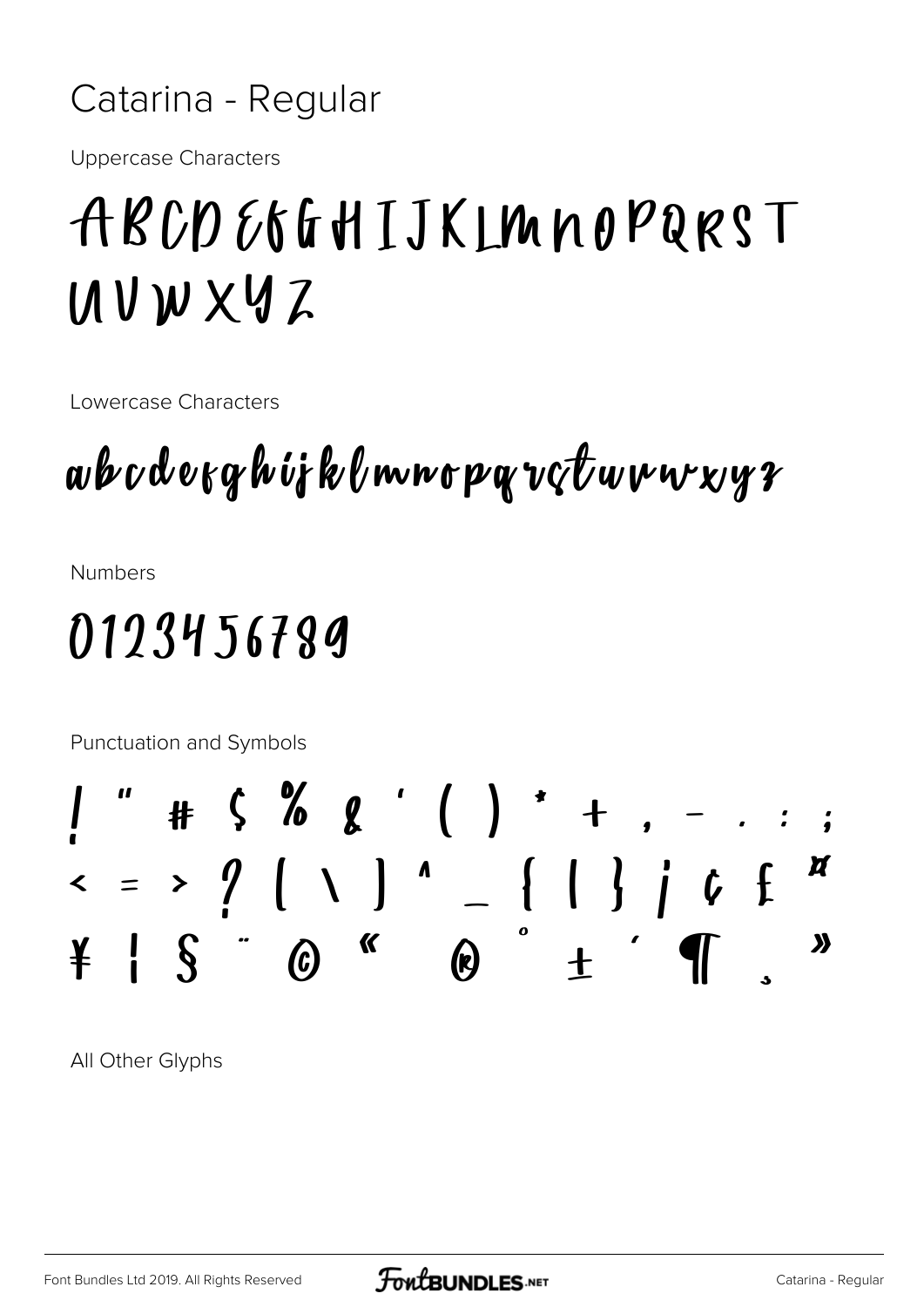|                 |                       |  |  | À Á Â Ã Ã A K Ç Č                                                                                                                                                                                                                                                                                                                                                                                                                                                                         |                                           |                              |
|-----------------|-----------------------|--|--|-------------------------------------------------------------------------------------------------------------------------------------------------------------------------------------------------------------------------------------------------------------------------------------------------------------------------------------------------------------------------------------------------------------------------------------------------------------------------------------------|-------------------------------------------|------------------------------|
|                 |                       |  |  | $\acute{\theta}$ $\acute{\theta}$ $\acute{\theta}$ $\acute{1}$ $\acute{1}$ $\acute{1}$ $\acute{1}$ $\acute{1}$ $\acute{1}$ $\acute{1}$ $\acute{1}$ $\acute{1}$ $\acute{1}$ $\acute{1}$ $\acute{1}$ $\acute{1}$ $\acute{1}$ $\acute{1}$ $\acute{1}$ $\acute{1}$ $\acute{1}$ $\acute{1}$ $\acute{1}$ $\acute{1}$ $\acute{1}$ $\acute{1}$ $\acute{1}$ $\acute{1$                                                                                                                             |                                           |                              |
|                 |                       |  |  | $\dot{\theta}$ $\dot{\theta}$ $\ddot{\theta}$ $\ddot{\theta}$ $\dot{\theta}$ $\dot{\theta}$ $\dot{\theta}$ $\dot{\theta}$ $\dot{\theta}$ $\dot{\theta}$                                                                                                                                                                                                                                                                                                                                   |                                           |                              |
|                 |                       |  |  | $\begin{array}{ccccccccccccccccc} \hat{\textbf{U}} & \hat{\textbf{U}} & \hat{\textbf{U}} & \hat{\textbf{V}} & \textbf{P} & \textbf{Q} & \hat{\textbf{Q}} & \hat{\textbf{Q}} & \hat{\textbf{Q}} & \hat{\textbf{Q}} & \hat{\textbf{Q}} & \hat{\textbf{Q}} & \hat{\textbf{Q}} & \hat{\textbf{Q}} & \hat{\textbf{Q}} & \hat{\textbf{Q}} & \hat{\textbf{Q}} & \hat{\textbf{Q}} & \hat{\textbf{Q}} & \hat{\textbf{Q}} & \hat{\textbf{Q}} & \hat{\textbf{Q}} & \hat{\textbf{Q}} & \hat{\textbf{$ |                                           |                              |
| $\ddot{\bm{q}}$ | $\bm{\mathring{a}}_U$ |  |  | a gè é ê ë i                                                                                                                                                                                                                                                                                                                                                                                                                                                                              |                                           |                              |
|                 |                       |  |  | $\begin{array}{ccc} \hat{\nu} & \hat{\nu} & \tilde{\nu} & \tilde{\nu} & \hat{\nu} & \hat{\sigma} & \hat{\sigma} \end{array}$                                                                                                                                                                                                                                                                                                                                                              | $\tilde{\mathbf{0}}$ $\tilde{\mathbf{0}}$ |                              |
| $\div$          | $\bullet$             |  |  | ù ú û ü ý                                                                                                                                                                                                                                                                                                                                                                                                                                                                                 | $\mathbf{p}$                              | $\ddot{\mathbf{\mathsf{y}}}$ |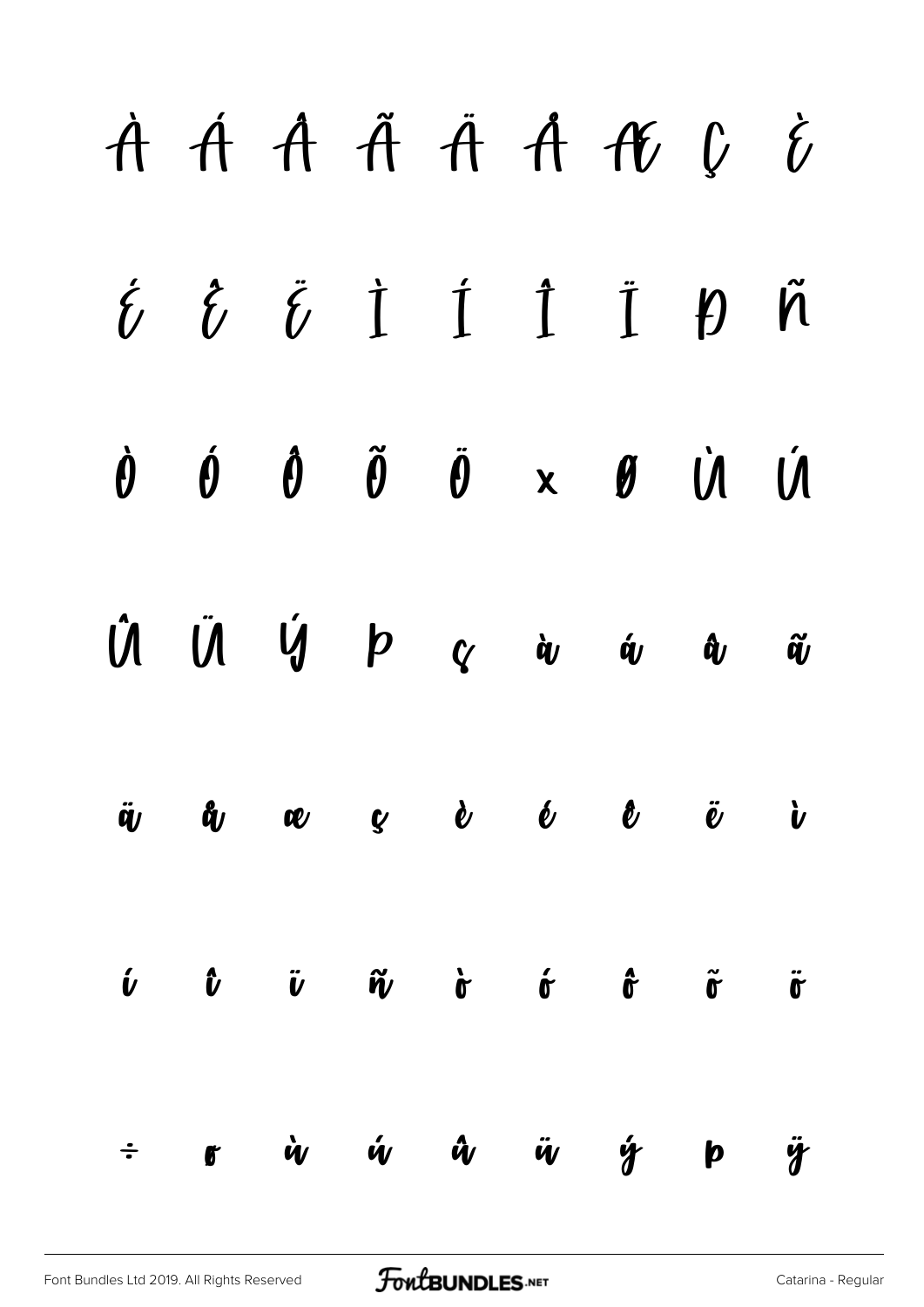|  |  |  | $\bar{A}$ $\bar{w}$ $\dot{A}$ $\ddot{w}$ $\dot{H}$ $\ddot{w}$ $\dot{U}$ $\dot{\theta}$                                                                                                                                                                                                                                                                                                                                                                                                                                                                                    |  |
|--|--|--|---------------------------------------------------------------------------------------------------------------------------------------------------------------------------------------------------------------------------------------------------------------------------------------------------------------------------------------------------------------------------------------------------------------------------------------------------------------------------------------------------------------------------------------------------------------------------|--|
|  |  |  | $\begin{array}{cccccccccccccc} \mathbf{r} & \mathbf{r} & \mathbf{r} & \mathbf{r} & \mathbf{r} & \mathbf{r} & \mathbf{r} & \mathbf{r} & \mathbf{r} & \mathbf{r} & \mathbf{r} & \mathbf{r} & \mathbf{r} & \mathbf{r} & \mathbf{r} & \mathbf{r} & \mathbf{r} & \mathbf{r} & \mathbf{r} & \mathbf{r} & \mathbf{r} & \mathbf{r} & \mathbf{r} & \mathbf{r} & \mathbf{r} & \mathbf{r} & \mathbf{r} & \mathbf{r} & \mathbf{r} & \mathbf{r} &$                                                                                                                                     |  |
|  |  |  | $e \circ \zeta \circ \zeta \circ \zeta \circ \zeta \circ \zeta$                                                                                                                                                                                                                                                                                                                                                                                                                                                                                                           |  |
|  |  |  | $\begin{array}{ccccccccccccc} k & \ell & \acute{\ell} & \acute{\ell} & \acute{\ell} & \acute{\ell} & \acute{\ell} & \acute{\ell} & \acute{\ell} & \acute{\ell} & \acute{\ell} & \acute{\ell} & \acute{\ell} & \acute{\ell} & \acute{\ell} & \acute{\ell} & \acute{\ell} & \acute{\ell} & \acute{\ell} & \acute{\ell} & \acute{\ell} & \acute{\ell} & \acute{\ell} & \acute{\ell} & \acute{\ell} & \acute{\ell} & \acute{\ell} & \acute{\ell} & \acute{\ell} & \acute{\ell} & \acute{\ell} & \acute{\ell} & \acute{\ell} & \acute{\ell} & \acute{\ell} & \acute{\ell} & \$ |  |
|  |  |  | $\mathscr{X}$ or $\dot{\kappa}$ is $\dot{\kappa}$ is $\dot{\kappa}$ is $\dot{\kappa}$ is $\dot{\kappa}$                                                                                                                                                                                                                                                                                                                                                                                                                                                                   |  |
|  |  |  | $\zeta$ $\zeta$ $\zeta$ $\bar{U}$ $\bar{w}$ $\zeta$ $\zeta$ $\zeta$                                                                                                                                                                                                                                                                                                                                                                                                                                                                                                       |  |
|  |  |  | $\begin{array}{ccccccccccccccccc}\n\mathbf{M} & \mathbf{w} & \mathbf{W} & \mathbf{A} & \mathbf{B} & \mathbf{B} & \mathbf{B} & \mathbf{B} & \mathbf{A} & \mathbf{B} & \mathbf{B} & \mathbf{A} & \mathbf{B} & \mathbf{A} & \mathbf{B} & \mathbf{B} & \mathbf{A} & \mathbf{B} & \mathbf{A} & \mathbf{B} & \mathbf{A} & \mathbf{B} & \mathbf{B} & \mathbf{A} & \mathbf{B} & \mathbf{A} & \mathbf{B} & \mathbf{A} & \mathbf{B} & \mathbf{A$                                                                                                                                    |  |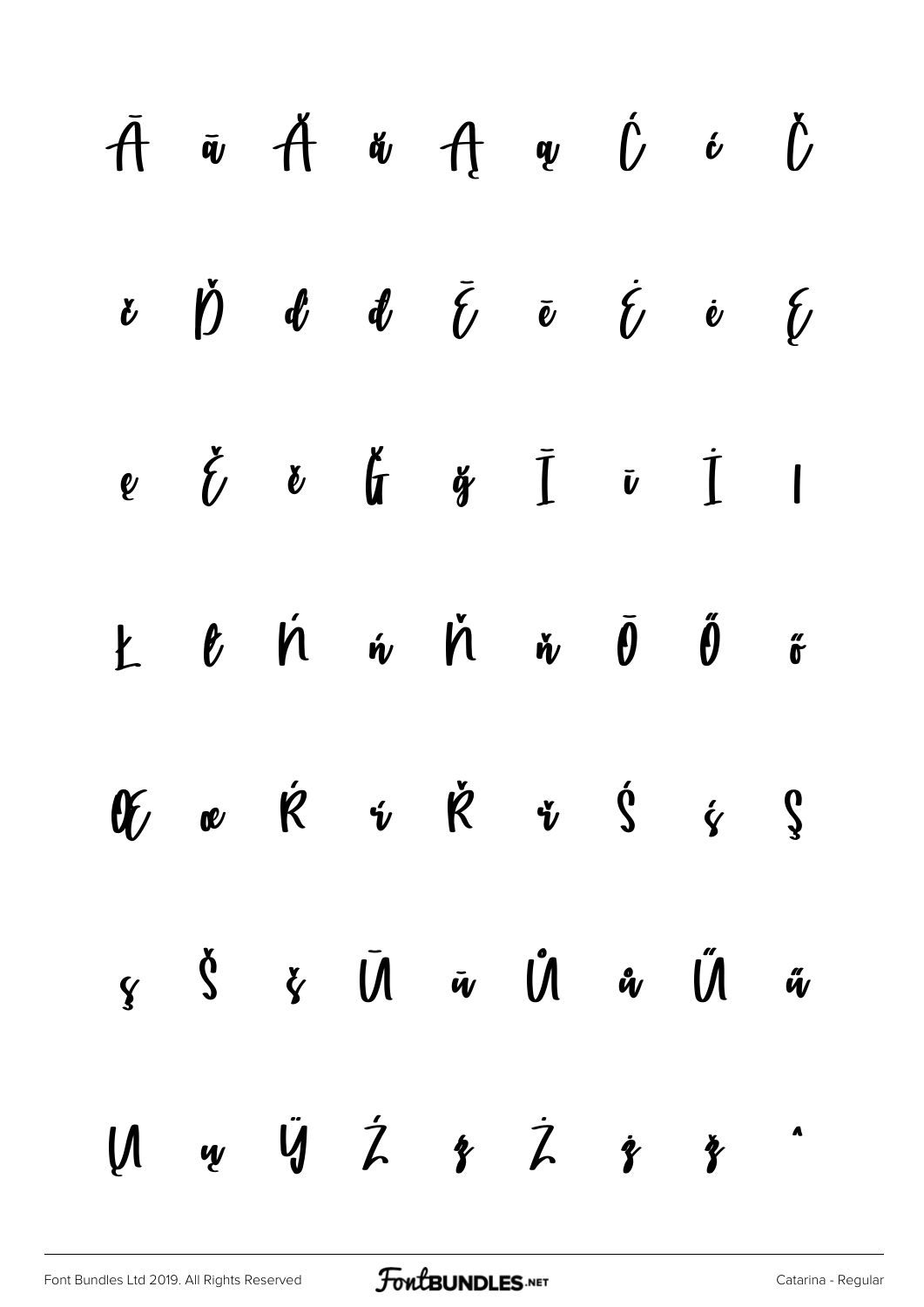|    |  | $\frac{1}{100}$ No $\frac{1}{100}$ $\frac{1}{100}$ |  |                       |  |
|----|--|----------------------------------------------------|--|-----------------------|--|
| TM |  |                                                    |  | $\omega$ b $\omega$ d |  |
|    |  | e k gr he i je he be me                            |  |                       |  |
|    |  | $w$ op $w$ v $y$ $\frac{1}{v}$ w $w$               |  |                       |  |
|    |  | w x y y a b c d e                                  |  |                       |  |
|    |  | hik (mnopr                                         |  |                       |  |